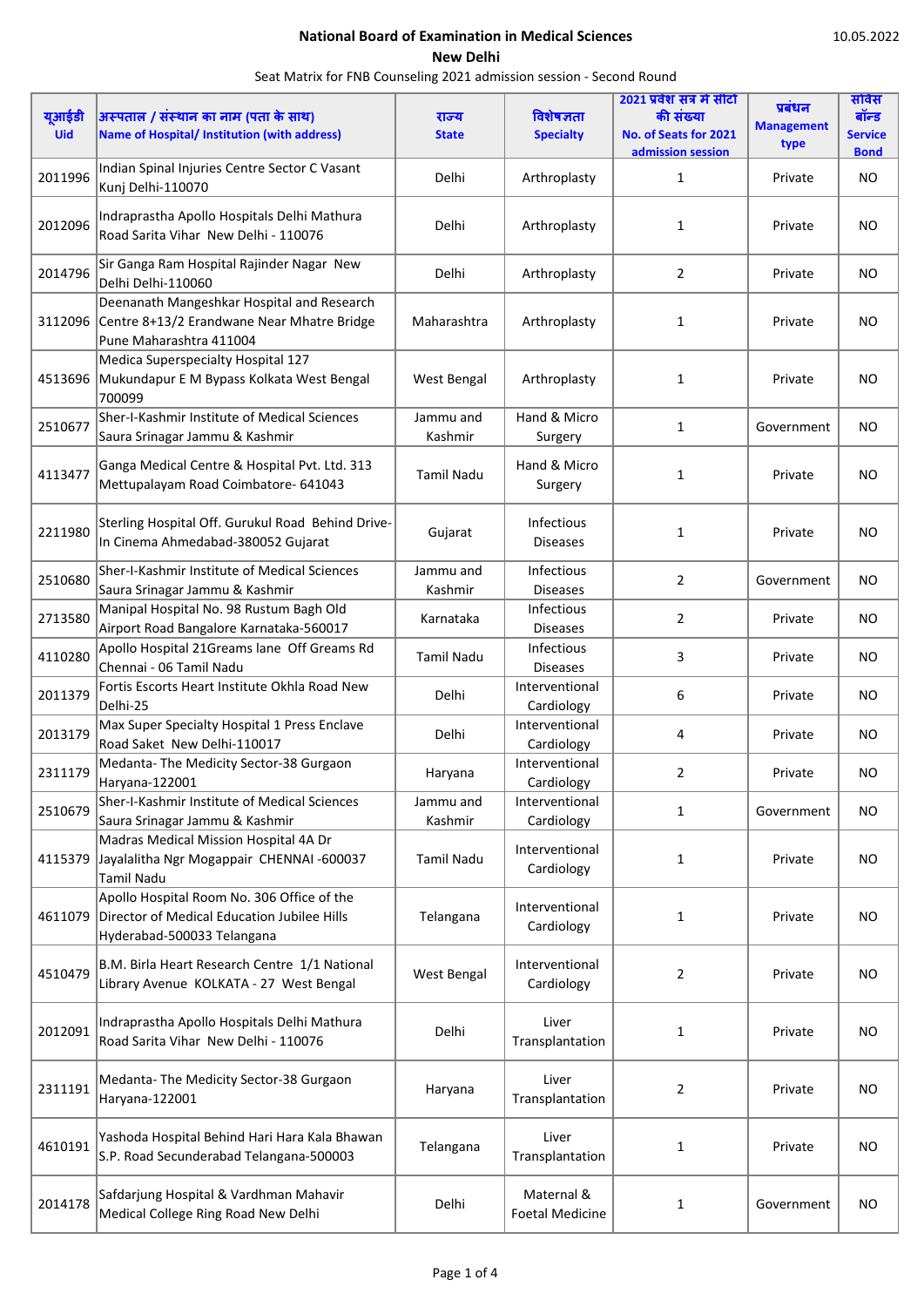| यूआईडी     | अस्पताल / संस्थान का नाम (पता के साथ)                                                                                                                                                                  | राज्य          | विशेषज्ञता                           | 2021 प्रवेश सत्र में सीटो<br>की संख्या | प्रबंधन                   | सविस<br>बॉन्ड      |
|------------|--------------------------------------------------------------------------------------------------------------------------------------------------------------------------------------------------------|----------------|--------------------------------------|----------------------------------------|---------------------------|--------------------|
| <b>Uid</b> | <b>Name of Hospital/ Institution (with address)</b>                                                                                                                                                    | <b>State</b>   | <b>Specialty</b>                     | No. of Seats for 2021                  | <b>Management</b><br>type | <b>Service</b>     |
| 2710678    | Bangalore Baptist Hospital Bellary Road Hebbal<br>Bangalore Karnataka-560024                                                                                                                           | Karnataka      | Maternal &<br><b>Foetal Medicine</b> | admission session<br>1                 | Private                   | <b>Bond</b><br>NO. |
| 2711278    | Bhagwan Mahaveer Jain Hospital Millers Road<br>Vasanth Nagar Bangalore-560052. Karnataka                                                                                                               | Karnataka      | Maternal &<br><b>Foetal Medicine</b> | 1                                      | Private                   | <b>NO</b>          |
| 2812478    | Kerala Institute of Medical Sciences P B No.1<br>Anayara P O Trivandrum-695029 Kerala                                                                                                                  | Kerala         | Maternal &<br><b>Foetal Medicine</b> | 1                                      | Private                   | <b>NO</b>          |
| 4613078    | Fernandez Hospital Pvt. Ltd. 4-1-1230<br>Bogulkunta Hyderabad - 01 Andhra Pradesh                                                                                                                      | Telangana      | Maternal &<br><b>Foetal Medicine</b> | 2                                      | Private                   | <b>NO</b>          |
| 1710982    | Ramkrishna Care Hospital Aurobindo Enclave N.<br>H. 43 Dhamtari Road Pachpedhi Naka Raipur-<br>492001 Chhattisgarh                                                                                     | Chhattisgarh   | <b>Minimal Access</b><br>Surgery     | 2                                      | Private                   | NO.                |
| 2015682    | Dr. B L Kapur Memorial Hospital Pusa Road New<br>Delhi-110005                                                                                                                                          | Delhi          | <b>Minimal Access</b><br>Surgery     | 1                                      | Private                   | <b>NO</b>          |
| 2012082    | Indraprastha Apollo Hospitals Delhi Mathura<br>Road Sarita Vihar New Delhi - 110076                                                                                                                    | Delhi          | <b>Minimal Access</b><br>Surgery     | 2                                      | Private                   | <b>NO</b>          |
| 2013182    | Max Super Specialty Hospital 1 Press Enclave<br>Road Saket New Delhi-110017                                                                                                                            | Delhi          | <b>Minimal Access</b><br>Surgery     | 1                                      | Private                   | <b>NO</b>          |
| 2014782    | Sir Ganga Ram Hospital Rajinder Nagar New<br>Delhi Delhi-110060                                                                                                                                        | Delhi          | <b>Minimal Access</b><br>Surgery     | 1                                      | Private                   | NO.                |
| 2310182    | Artemis Health Institute Sector 51 Gurgaon-<br>122001 Haryana                                                                                                                                          | Haryana        | <b>Minimal Access</b><br>Surgery     | 1                                      | Private                   | <b>NO</b>          |
| 2311682    | Fortis Memorial Research Institute Sector-44<br>Opposite HUDA CITY centre Metro Station<br>Gurgaon Haryana-122002                                                                                      | Haryana        | <b>Minimal Access</b><br>Surgery     | $\mathbf{1}$                           | Private                   | <b>NO</b>          |
| 2710382    | Apollo Hospital 159/11 Opp. I.I.M. Bannerghatta<br>Road Bangalore-560076 Karnataka                                                                                                                     | Karnataka      | <b>Minimal Access</b><br>Surgery     | 1                                      | Private                   | <b>NO</b>          |
|            | Aster CMI Hospital #43/2 New Airport Road NH -<br>2720582 7 Sahakara Nagar Hebbal Bangalore Karnataka-<br>560092                                                                                       | Karnataka      | <b>Minimal Access</b><br>Surgery     | $\mathbf{1}$                           | Private                   | <b>NO</b>          |
| 2715982    | Fortis Hospitals 154/9 Opp. IIMB Bannerghatta<br>Road Bangalore - 560076 Karnataka                                                                                                                     | Karnataka      | <b>Minimal Access</b><br>Surgery     | $\overline{2}$                         | Private                   | <b>NO</b>          |
| 2721382    | Narayana Hrudayalaya Surgical Hospital CAH 1<br>3rd Phase Devanur Mysuru - 570019 Karnataka                                                                                                            | Karnataka      | <b>Minimal Access</b><br>Surgery     | $\mathbf{1}$                           | Private                   | <b>NO</b>          |
| 2812582    | Lakeshore Hospital and Res. Centre NH 47 - Bye<br>Pass Maradu Nettoor KOCHI Kerala-682304                                                                                                              | Kerala         | <b>Minimal Access</b><br>Surgery     | 1                                      | Private                   | NO.                |
| 3017582    | Sri Aurobindo Medical College and Post<br>Graduate Institute (SAIMS HOSPITAL) Indore-<br>Ujjain State Highway Near MR-10 Crossing<br>Sanwer Road Indore (M.P.) Madhya Pradesh<br>Madhya Pradesh-453555 | Madhya Pradesh | <b>Minimal Access</b><br>Surgery     | 2                                      | Private                   | <b>NO</b>          |
| 3124882    | Galaxy Care Laproscopy Institute Rasthria<br>Shiksan Mandal's 25/A Karve Road Pune -<br>411004 Maharashtra                                                                                             | Maharashtra    | <b>Minimal Access</b><br>Surgery     | 1                                      | Private                   | <b>NO</b>          |
| 3118082    | P.D. Hinduja National Hospital & Medical<br>Research Centre Veer Savarkar Marg Mahim<br>Mumbai-16 Maharashtra                                                                                          | Maharashtra    | <b>Minimal Access</b><br>Surgery     | 1                                      | Private                   | <b>NO</b>          |
| 3127682    | Zen Multispeciality Hospital 425/437 10th Road<br>Chembur Mumbai - 400071                                                                                                                              | Maharashtra    | <b>Minimal Access</b><br>Surgery     | 1                                      | Private                   | NO.                |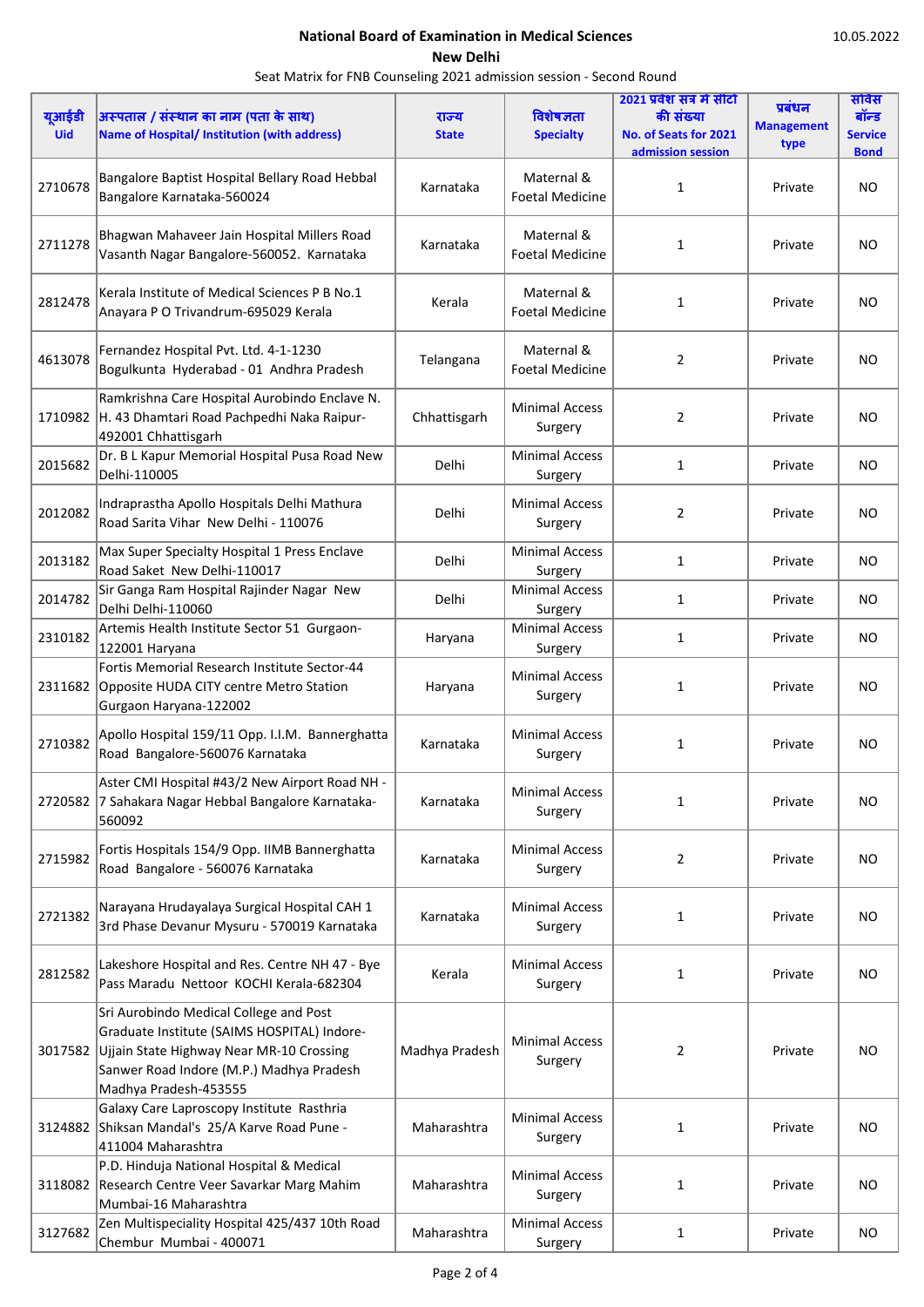|            |                                                     |                      |                          | 2021 प्रवेश सत्र में सीटो |                   | सविस           |
|------------|-----------------------------------------------------|----------------------|--------------------------|---------------------------|-------------------|----------------|
| यूआईडी     | अस्पताल / संस्थान का नाम (पता के साथ)               | राज्य                | विशेषज्ञता               | की संख्या                 | प्रबंधन           | बॉन्ड          |
| <b>Uid</b> | <b>Name of Hospital/ Institution (with address)</b> | <b>State</b>         | <b>Specialty</b>         | No. of Seats for 2021     | <b>Management</b> | <b>Service</b> |
|            |                                                     |                      |                          | admission session         | type              | <b>Bond</b>    |
|            | GEM Hospital and Research Centre 45-A Pankaja       |                      |                          |                           |                   |                |
| 4113582    | Mill Road Ramanathapuram COIMBATORE:                | <b>Tamil Nadu</b>    | <b>Minimal Access</b>    | 1                         | Private           | <b>NO</b>      |
|            | 641045 Tamil Nadu                                   |                      | Surgery                  |                           |                   |                |
|            |                                                     |                      |                          |                           |                   |                |
| 4612282    | Gleneagles Global Hospital 6-1-1070/1 to 4 Lakdi-   | Telangana            | <b>Minimal Access</b>    | 2                         | Private           | NO.            |
|            | Ka-Pool Hyderabad Telangana-4                       |                      | Surgery                  |                           |                   |                |
|            | KIMS Hospital #1-112/86 Survey No 55/EE             |                      | <b>Minimal Access</b>    |                           |                   |                |
|            | 4617182 Kondapur Village Serilingampally Mandal     | Telangana            |                          | 1                         | Private           | <b>NO</b>      |
|            | Hyderabad Telangana-500084                          |                      | Surgery                  |                           |                   |                |
|            | Apex Hospital Opposite Hotel Park Square            |                      |                          |                           |                   |                |
| 4319982    | Majhola Delhi Road Moradabad Uttar Pradesh-         | <b>Uttar Pradesh</b> | <b>Minimal Access</b>    | 2                         | Private           | <b>NO</b>      |
|            | 244001                                              |                      | Surgery                  |                           |                   |                |
|            | ILS Hospital DD-6 Salt Lake City (Near City         |                      | <b>Minimal Access</b>    |                           |                   |                |
| 4511282    |                                                     | West Bengal          |                          | $\mathbf{1}$              | Private           | <b>NO</b>      |
|            | Centre) Kolkata West Bengal                         |                      | Surgery                  |                           |                   |                |
|            | Bai Jerbai Wadia Hospital for Children Institute    |                      |                          |                           |                   |                |
| 3111090    | of Child Health and Research Centre Acharya         | Maharashtra          | Paediatric               | 1                         | Private           | <b>NO</b>      |
|            | Donde Marg Parel Mumbai Maharashtra-400012          |                      | Gastroenterology         |                           |                   |                |
|            |                                                     |                      |                          |                           |                   |                |
|            |                                                     |                      | Paediatric               |                           |                   |                |
| 2012084    | Indraprastha Apollo Hospitals Delhi Mathura         | Delhi                | Hemato-                  | 1                         | Private           | <b>NO</b>      |
|            | Road Sarita Vihar New Delhi - 110076                |                      | Oncology                 |                           |                   |                |
|            |                                                     |                      | Paediatric               |                           |                   |                |
| 2013984    | Rajiv Gandhi Cancer Institute and Research          | Delhi                | Hemato-                  | 2                         | Private           | <b>NO</b>      |
|            | Centre Sec-5 Rohini New Delhi Delhi-110085          |                      |                          |                           |                   |                |
|            |                                                     |                      | Oncology                 |                           |                   |                |
|            | The Gujarat Cancer and Research Institute           |                      | Paediatric               |                           | Private Public    |                |
| 2212284    | M.P.Shah Cancer Hospital New Civil Hospital         | Gujarat              | Hemato-                  | 1                         | Partnership       | NO.            |
|            | Campus Asarwa Gujarat-380016                        |                      | Oncology                 |                           |                   |                |
|            | Narayana Hrudayalaya Hospital (NH-Narayana          | Karnataka            | Paediatric               | 1                         | Private           | <b>NO</b>      |
| 2713984    | Health City Bangalore) #258/A Bommasandra           |                      | Hemato-                  |                           |                   |                |
|            | Industrial Area Anekal Taluk Bangalore              |                      |                          |                           |                   |                |
|            | Karnataka 560099                                    |                      | Oncology                 |                           |                   |                |
|            |                                                     |                      | Paediatric               |                           |                   |                |
| 4110284    | Apollo Hospital 21 Greams lane Off Greams Rd        | <b>Tamil Nadu</b>    | Hemato-                  | 1                         | Private           | <b>NO</b>      |
|            | Thousand Lights Chennai. Tamil Nadu-600006          |                      | Oncology                 |                           |                   |                |
|            | Indo-American Cancer Institute and Research         |                      | Paediatric               |                           |                   |                |
|            |                                                     |                      |                          |                           |                   |                |
| 4610984    | Centre Road No.14 Banjara Hills Hyderabad           | Telangana            | Hemato-                  | 1                         | Private           | <b>NO</b>      |
|            | Telangana-500034                                    |                      | Oncology                 |                           |                   |                |
|            | Rainbow Children's Hospital & Perinatal Centre      |                      | Paediatric               |                           |                   |                |
| 4613784    | 22 Rd#10 Banjara Hills Hyderabad-500034             | Telangana            | Hemato-                  | 1                         | Private           | <b>NO</b>      |
|            | Telangana                                           |                      | Oncology                 |                           |                   |                |
| 2010593    | Chacha Nehru Bal Chiktsalaya Geeta Colony           | Delhi                | Paediatric               | $\mathbf{1}$              | Government        | <b>NO</b>      |
|            | New Delhi-31                                        |                      | Nephrology               |                           |                   |                |
|            | K.E.M. Hospital 489 Rasta Peth Sardar Moodliar      |                      | Paediatric               |                           |                   |                |
| 3114793    | Road Pune Maharashtra                               | Maharashtra          | Nephrology               | 1                         | Private           | NO.            |
|            | Mehta Multi Specialty Hospital (Formerly Known      |                      |                          |                           |                   |                |
| 4112993    | as Dr. Mehta's Hospital) 2 McNichols Road 3rd       | <b>Tamil Nadu</b>    | Paediatric               | 1                         | Private           | NO.            |
|            | Lane Chetpet Chennai                                |                      | Nephrology               |                           |                   |                |
|            |                                                     |                      |                          |                           |                   |                |
| 2014786    | Sir Ganga Ram Hospital Rajinder Nagar New           | Delhi                | Reproductive             | $\mathbf{1}$              | Private           | NO.            |
|            | Delhi Delhi-110060                                  |                      | Medicine                 |                           |                   |                |
| 2211486    | NOVA Pulse IVF Clinic Ahmedabad Pvt. Ltd.           | Gujarat              | Reproductive<br>Medicine | 2                         | Private           | NO             |
|            | (Formerly Pulse Women's Hospital) 108 Swestik       |                      |                          |                           |                   |                |
|            | Society Navrangpura Ahmedabad - 380009              |                      |                          |                           |                   |                |
|            | Gujarat                                             |                      |                          |                           |                   |                |
|            | KJK Hospital Fertility Research and Gynaec          |                      |                          |                           |                   |                |
|            | Centre Shaw Wallace Lane Near Mar Ivanios           |                      | Reproductive             |                           |                   |                |
| 2820586    | College Nalanchira Thiruvananthapuram Kerala-       | Kerala               | Medicine                 | 2                         | Private           | <b>NO</b>      |
|            | 695015                                              |                      |                          |                           |                   |                |
|            |                                                     |                      |                          |                           |                   |                |